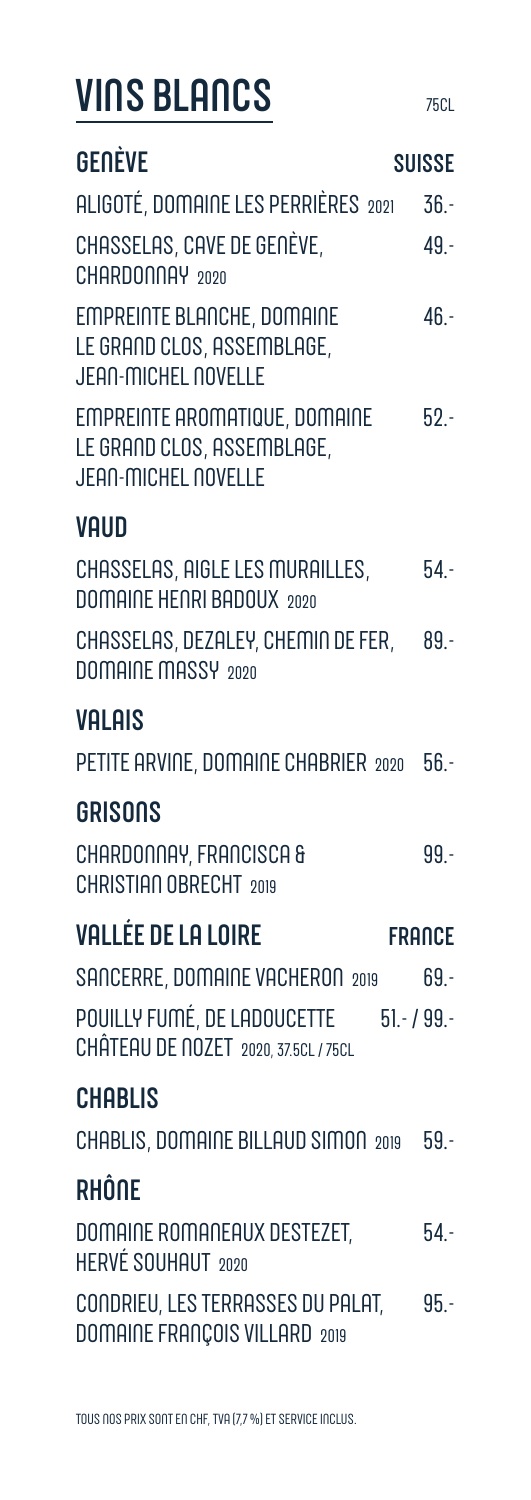#### **BOURGOGNE**

| <b>VINS ROUGES</b>                                                   | 75CL     |
|----------------------------------------------------------------------|----------|
| <b>ITALIE</b><br>VERMENTINO, UNDA 2020                               | $59 -$   |
| MEURSAULT, CHÂTEAU DE MEURSAULT<br>MONOPOLE DU CHÂTEAU 2018          | $168. -$ |
| CHASSAGNE-MONTRACHET, 1ER CRU<br>MOREGOTS DOMAINE PIERRE BOURÉE 2016 | $135 -$  |
| MERCUREY, LES ORMEAUX,<br>CHÂTEAU D'ETROYES 2020                     | $52 -$   |
| HAUTES-CÔTES DE BEAUNE,<br>DOMAINE FRÉDÉRIC MAZILLY 2020             | 46 -     |

| GENÈVE                                                                                             | <b>SUISSE</b> |
|----------------------------------------------------------------------------------------------------|---------------|
| DOMAINE LES PERRIÈRES, PINOT NOIR 2021                                                             | $39. -$       |
| DOMAINE LES PERRIÈRES, MERLOT 2020,<br>MÉDAILLE D'OR AU CONCOURS INTERNATIONAL DE LYON 2022        | $49. -$       |
| <b>EMPREINTE NOIRE, DOMAINE</b><br>LE GRAND CLOS, ASSEMBLAGE 2018                                  | $46 -$        |
| ESPRIT DE GENÈVE AOC, ASSEMBLAGE,<br>FLORIAN BARTHASSAT 2019                                       | $46. -$       |
| <b>VALAIS</b>                                                                                      |               |
| DOMAINE MARIE-THÉRÈSE CHAPPAZ, DÔLE<br>DE LA LIAUDISAZ, PINOT NOIR - GAMAY 2020                    | 69 -          |
| CAYAS, SYRAH RÉSERVE, DOMAINE 95.-/169.-<br>JEAN-RENÉ GERMANIER 2018, PARKER : 94/100, 75CL / 1,5L |               |
| <b>VAUD</b>                                                                                        |               |
| MAELBEC, PATIENCE, CAVE DE LA ROSE D'OR<br>2018, MÉDAILLE D'OR GRAND PRIX DU VIN SUISSE            | $95 -$        |
| <b>GRISONS</b>                                                                                     |               |
| PINOT NOIR GRISON GRAUBÜNDEN,<br>HANSRUEDI ADANK 2020                                              | $59 -$        |
|                                                                                                    |               |

TROCLA NERA, FRANCISCA & CHRISTIAN 89.-**OBRECHT, PINOT NOIR 2020** 

| <b>BOURGOGNE</b>                                                                          | <b>FRANCE</b> |
|-------------------------------------------------------------------------------------------|---------------|
| AUXEY-DURESSES,<br>DOMAINE PIERRE BOURÉE 2018                                             | $58. -$       |
| POMMARD 1ER CRU LES POUTURES,<br><b>DOMAINE MAZILLY 2018</b>                              | $89. -$       |
| NUITS SAINT GEORGES,<br><b>DOMAINE NUDANT 2018</b>                                        | $94. -$       |
| GEVREY-CHAMBERTIN,<br>CLOS DE LA JUSTICE,<br>DOMAINE PIERRE BOURÉE - MONOPOLE 2016        | $135 -$       |
| RHÔNE                                                                                     |               |
| LA CHAPELLE DE BACCHUS,<br><b>VENTOUX 2018</b>                                            | $56. -$       |
| CROZES-HERMITAGE, CAP NORD,<br><b>DOMAINE COMBIEN 2020</b>                                | $65 -$        |
| CHÂTEAUNEUF DU PAPE, TÉLÉGRAMME,<br><b>DOMAINE DU VIEUX TÉLÉGRAPHE 2019</b>               | $87 -$        |
| ST JOSEPH, CLOS DES CESSIEUX,<br>DOMAINE ROMANEAUX,<br><b>DESTEZET HERVÉ SOUHAUT 2020</b> | $99 -$        |
| <b>BORDEAUX</b>                                                                           |               |
| PETITE SIRÈNE DE GISCOURS, MARGAUX<br>3 <sup>ÈME</sup> DU CHÂTEAU GISCOURS 2016           | $49. -$       |
| LA GOULÉE, MÉDOC,<br>3 <sup>ÈME</sup> DU CHÂTEAU COS D'ESTOURNEL 2016                     | $59 -$        |
| LA RÉSERVE, SAINT-JULIEN,<br>2 <sup>ème</sup> DU CHÂTEAU LÉOVILLE BARTON 2014             | $89 -$        |
| PAGODES DE COS, SAINT-ESTÈPHE,<br>2 <sup>ÈME</sup> DU CHÂTEAU COS D'ESTOURNEL 2015        | $105 -$       |
| italie                                                                                    |               |
| <b>CHIANTI CLASSICO RISERVA 2018</b>                                                      | $59. -$       |
| VOLTE, 3 <sup>ème</sup> VIN DE ORNELLAIA 2019                                             | $89. -$       |
| AMARONE DELLA VALPOLICELLA,<br>TENUTA TINAZZI 2017                                        | $109. -$      |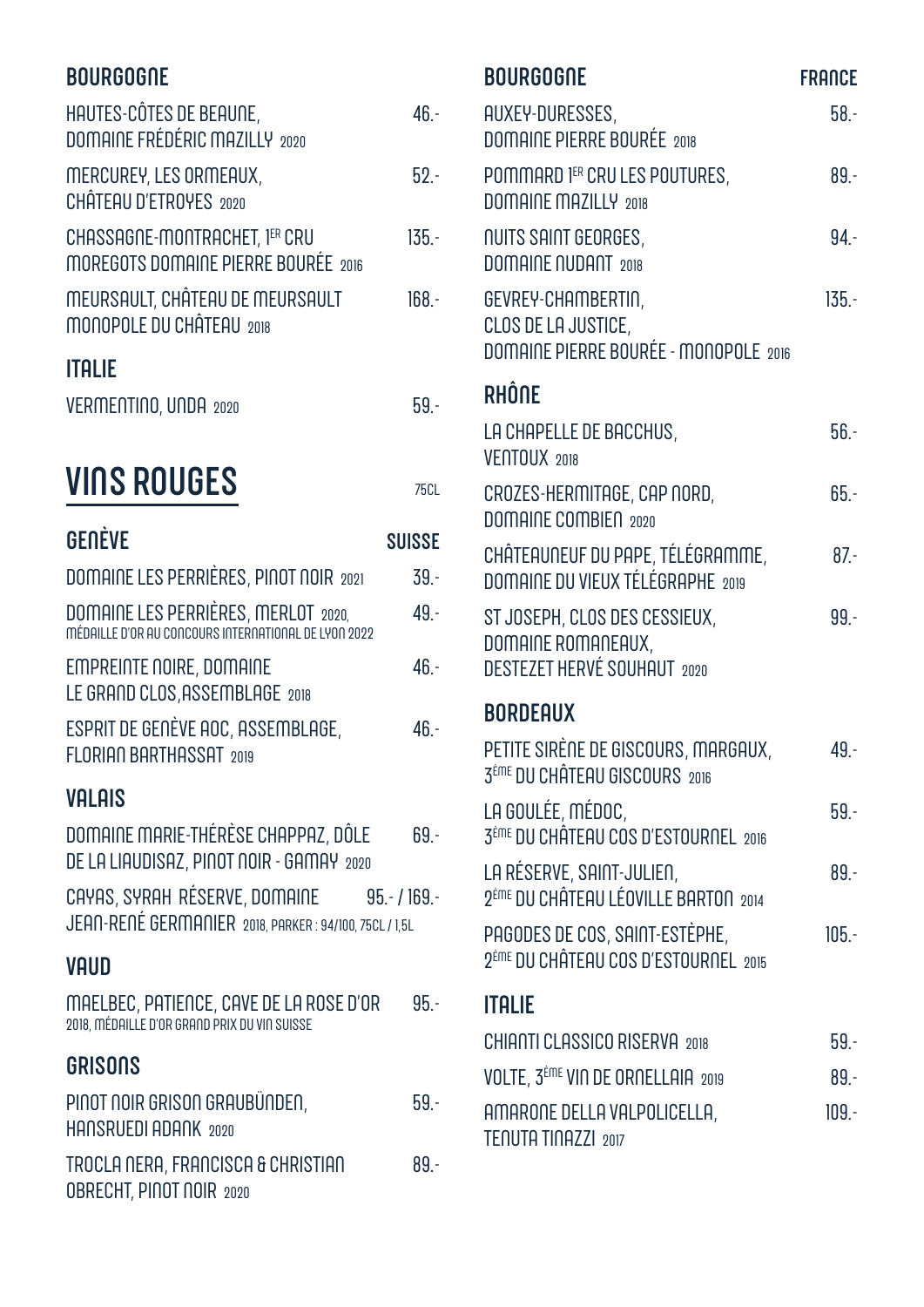| <b>VINS ROSÉS</b>                                                 | <b>75CL</b>         |
|-------------------------------------------------------------------|---------------------|
| <b>GENÈVE</b>                                                     | <b>SUISSE</b>       |
| ROSÉ DE GAMAY, CAVE DE GENÈVE 2021                                | $36. -$             |
| ROSÉ DE GAMAY, DOMAINE LE GRAND CLOS,<br>JEAN-MICHEL NOVELLE 2020 | $-39-$              |
| <b>CÔTES DE PROVENCE</b>                                          | <b>FRANCE</b>       |
| MAISON GUTOWSKI, CUVÉE M-G 2021                                   | $39. -$             |
| CHẤTEAU MINUTY,<br>CRU CLASSÉ 2021, 75CL / 1,5L / 3L              | $59 - 114 - 1250 -$ |
| WHISPERING ANGEL,<br>CHÂTEAU D'ESCLANS 2021                       | $79. -$             |
| CHÂTEAU MIRAVAL, AOC 2021                                         | $45 -$              |
| <b>LES SECRETS</b><br><b>DE LA CAVE</b>                           | <b>75CL</b>         |
| <b>SUISSE</b>                                                     |                     |
| MARTHA & DANIEL GANTENBEIN,<br>PINOT NOIR 2016                    | $350. -$            |
| MARTHA & DANIEL GANTENBEIN,<br>CHARDONAY 2010                     | $445 -$             |
| <b>ITALIE</b>                                                     |                     |
| <b>TESTAMATTA 2015</b>                                            | $250. -$            |
| ORNELLAIA 2014                                                    | $340 -$             |
| SASSICAIA 2012                                                    | $430. -$            |
| <b>SOLAIA 2012</b>                                                | $445. -$            |
| USA                                                               |                     |
| OPUS ONE 2016                                                     | $590 -$             |
| <b>SAUTERNES</b>                                                  | <b>FRANCE</b>       |
| BLANC, CHÂTEAU YQUEM 2010, 37,5CL                                 | $380 -$             |

#### **BOURGOGNE**

| PULIGNY-MONTRACHET,<br><b>DOMAINE DU CELLIER AUX MOINES 2010</b>                             | $195 -$  |
|----------------------------------------------------------------------------------------------|----------|
| BEAUNE 1ER CRU, CLOS DES MOUCHES<br>DOMAINE JOSEPH DROUHIN 2016                              | $240. -$ |
| CHARMES CHAMBERTIN,<br><b>GRAND CRU 2014</b>                                                 | $295. -$ |
| CORTON-CHARLEMAGNE, GRAND CRU<br>DOMAINE BONNEAU DU MARTRAY 2000                             | $595 -$  |
| <b>BORDEAUX</b>                                                                              |          |
| ST ÉMILLION, N°3 D'ANGELUS<br>3 <sup>ÈME</sup> DU CHÂTEAU 2011                               | $149. -$ |
| PÉSSAC-LÉOGNAN,<br>LA CHAPELLE DE LA MISSION HAUT-BRION,<br>2 <sup>ème</sup> DU CHÂTEAU 2015 | $239. -$ |
| SAINT-ESTÈPHE, CHÂTEAU COS<br>D'ESTOURNEL 2008                                               | $315 -$  |
| PAUILLAC, CHÂTEAU LYNCH BAGES 2009                                                           | $345. -$ |
| STÉMILLION, CHÂTEAU ANGÉLUS 2006                                                             | $495. -$ |
| MARGAUX, CHÂTEAU PALMER 2009                                                                 | $500 -$  |
| MARGAUX, CHÂTEAU MARGAUX 2007                                                                | $625. -$ |
| PÉSSAC-LÉOGNAN,<br>CHÂTEAU HAUT BRION 2008                                                   | $630 -$  |
| ST ÉMILLION,<br>CHÂTEAU CHEVAL BLANC 2011                                                    | 660.-    |
| PAUILLAC, CHÂTEAU LATOUR 2001                                                                | $850 -$  |
| PAUILLAC,<br>CHÂTEAU MOUTON ROTCSHILD 2010                                                   | $885. -$ |

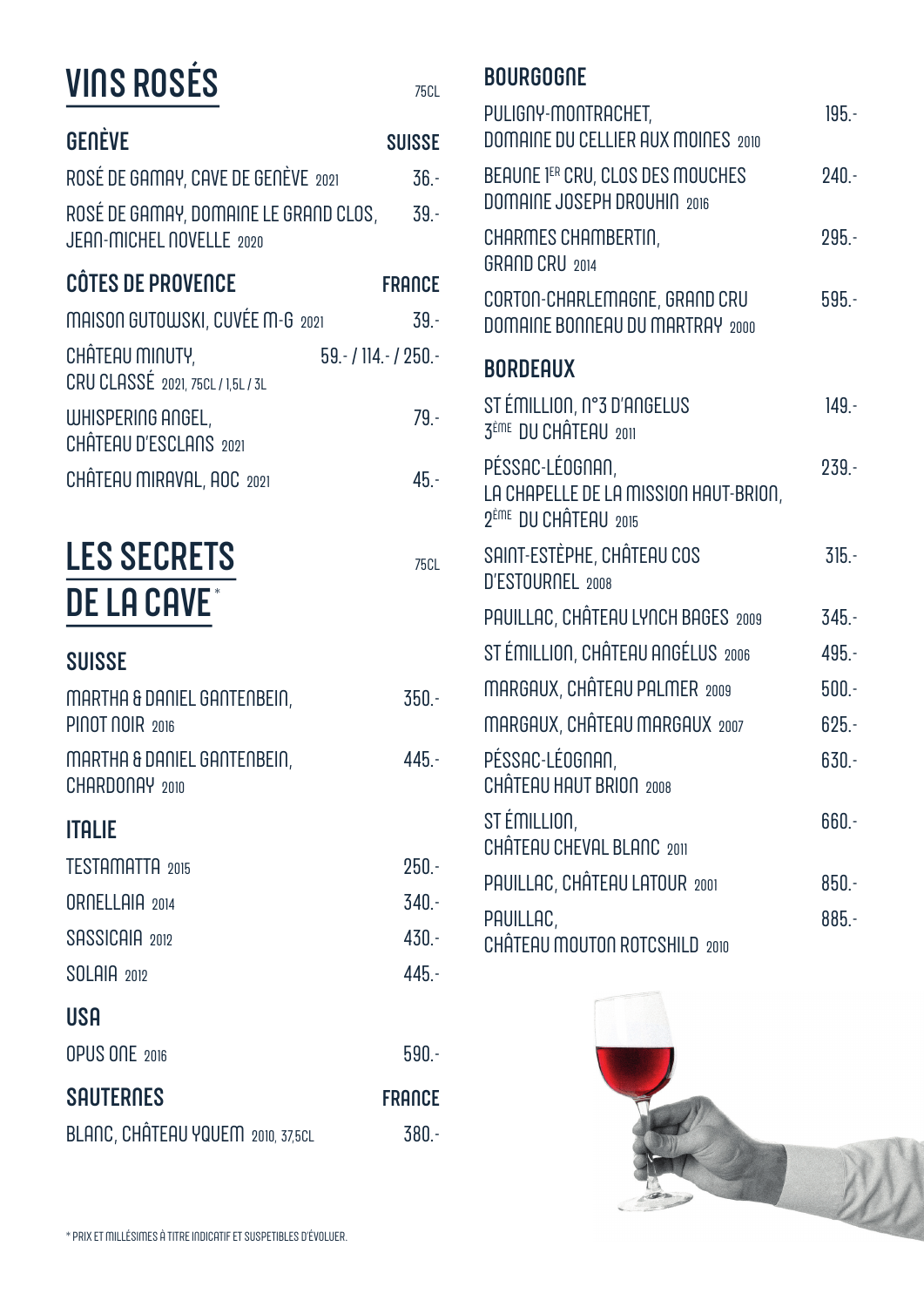### **BLANCS AU VERRE**

| GENÈVE<br><b>SUISSE</b><br>$6. -$<br>7.50<br>8.50                                                                                                                                                                                                                                            |
|----------------------------------------------------------------------------------------------------------------------------------------------------------------------------------------------------------------------------------------------------------------------------------------------|
| DOMAINE LES PERRIÈRES, ALIGOTÉ 2021<br>DOMAINE LES PERRIÈRES,<br>SAUVIGNON BLANC 2021<br>MÉDAILLE D'OR AU CONCOURS INTERNATIONAL DE LYON 2022<br>CAVE DE GENÈVE, CHARDONNAY 2020<br>VAUD<br>AIGLE LES MURAILLES, CHASSELAS 2021 9.50<br>VALAIS<br>DOMAINE CHABRIER, PETITE ARVINE 2021 12.50 |
|                                                                                                                                                                                                                                                                                              |
|                                                                                                                                                                                                                                                                                              |
|                                                                                                                                                                                                                                                                                              |
|                                                                                                                                                                                                                                                                                              |
|                                                                                                                                                                                                                                                                                              |
|                                                                                                                                                                                                                                                                                              |
|                                                                                                                                                                                                                                                                                              |
| <b>GRISONS</b>                                                                                                                                                                                                                                                                               |
| FRANCISCA & CHRISTIAN OBRECHT,<br>16.50<br>CHARDONNAY 2019                                                                                                                                                                                                                                   |
| <b>SUD-OUEST</b><br><b>FRANCE</b>                                                                                                                                                                                                                                                            |
| <b>BLANC LIQUOREUX,</b><br>12.50<br><b>MUSCADELLE VIEILLI 2018</b>                                                                                                                                                                                                                           |

#### **BULLES GENEVOISES 10CL** À LA COUPE

CAVE DE GENÈVE, CHARDONNAY-9. CHASSELAS BULLES TRÈS LÉGÈRES ET FINES, 2020

### **CHAMPAGNES** À LA COUPE

**10CL** 

| MOËT & CHANDON BRUT IMPÉRIAL           | $15 -$ |
|----------------------------------------|--------|
| MOËT & CHANDON BRUT IMPÉRIAL ROSÉ 18.- |        |
| MAISON POMMERY, CUVÉE DIAMANT          | $16 -$ |

 $10C1$